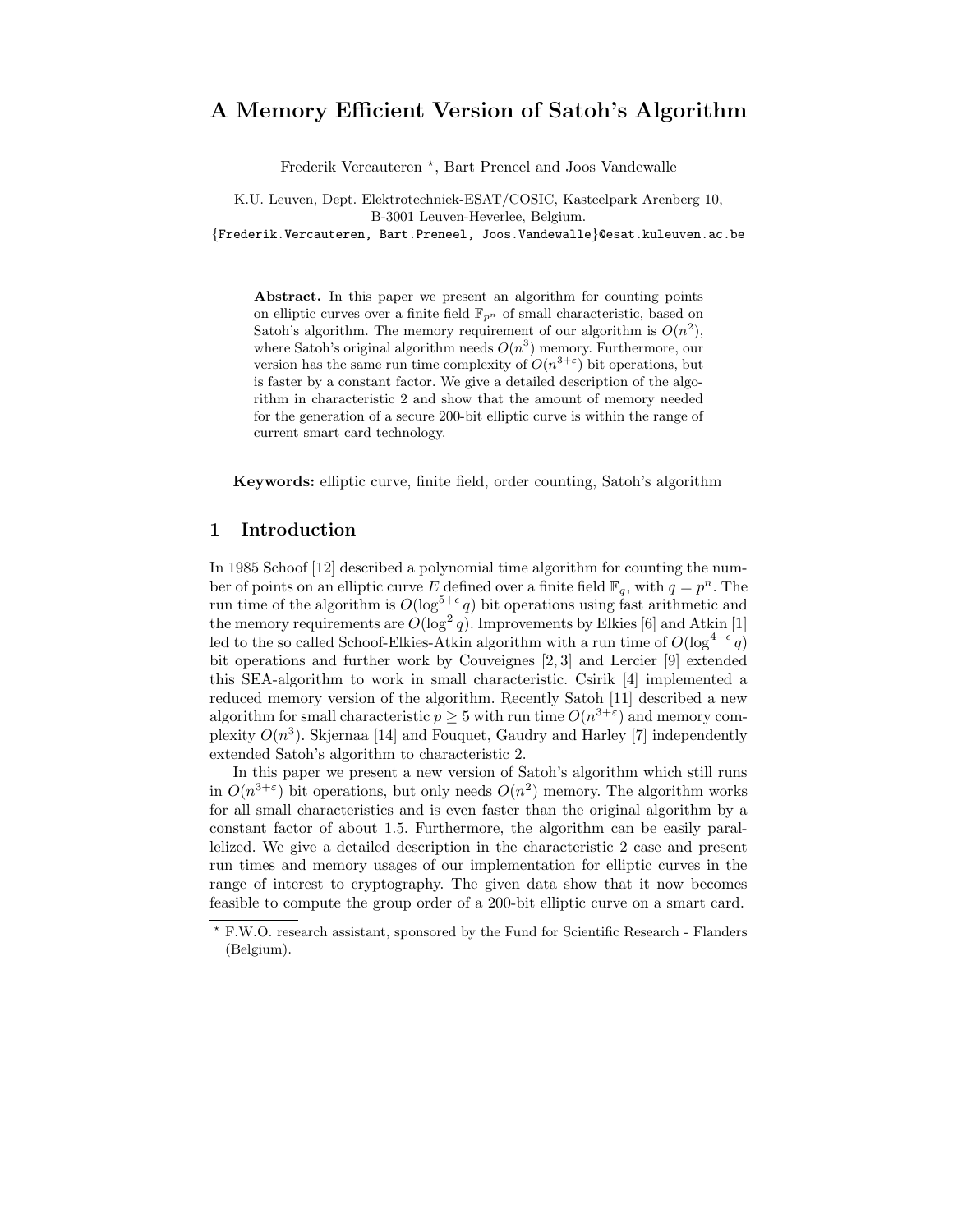The remainder of the paper is organized as follows: after a brief review of Satoh's original algorithm in section 2, we outline our  $O(n^2)$  memory version in its most general form in section 3. In section 4 we specialize this algorithm to the characteristic 2 case and give ready to implement pseudo-code. Section 5 discusses details of our implementation and contains run times and memory usages for field sizes relevant to cryptographical applications.

## 2 Satoh's Algorithm

Let E be an elliptic curve over  $\mathbb{F}_q$ , with  $q = p^n$ . The number of points  $\#E(\mathbb{F}_q)$ satisfies the well known relation  $\#E(\mathbb{F}_q) = q + 1 - t$ , where t is the trace of the Frobenius endomorphism  $F: E \longrightarrow E: (x, y) \mapsto (x^q, y^q)$ . By Hasse's theorem [8] we have  $|t| \leq 2\sqrt{q}$ .

The basic idea of Satoh's algorithm is to lift both the curve  $E$  and the Frobenius endomorphism  $F$  to the valuation ring  $\mathcal R$  of a degree n unramified extension K of the p-adic field  $\mathbb{Q}_p$ . Since this lifting is done in a canonical way, the trace of the lifted Frobenius  $\mathcal F$  equals the trace of Frobenius t. However, the Frobenius endomorphism  $F$  itself is difficult to lift because it is inseparable. Therefore one actually works with the dual of the Frobenius endomorphism  $F$ , called the Verschiebung  $F$ . This Verschiebung is separable if and only if  $E$  is non-supersingular and can be lifted explicitly by lifting its kernel. Analyzing the action of the lift  $\hat{\mathcal{F}}$  of  $\hat{F}$  on the formal group of the canonical lift  $\mathcal{E}$ , we obtain an expression for the trace of  $\hat{\mathcal{F}}$  which equals the trace of Frobenius t.

#### 2.1 The Canonical Lift of an Elliptic Curve

The main step in Satoh's algorithm is lifting the curve  $E$  and the Verschiebung  $F$ to the valuation ring R of a degree n unramified extension  $K$  of  $\mathbb{Q}_p$ . Among the many possible lifts of E from  $\mathbb{F}_q$  to R there is one which has particularly nice properties, called the canonical lift. The canonical lift  $\mathcal E$  of a non-supersingular elliptic curve E over  $\mathbb{F}_q$  is an elliptic curve over K which satisfies the following two properties: the reduction modulo p of  $\mathcal E$  equals E and End(E)  $\cong$  End(E) as a ring. Deuring  $[5]$  has shown that the canonical lift  $\mathcal E$  always exists and is unique up to isomorphism. Furthermore, a theorem by Lubin, Serre and Tate [10] provides an effective, but slow algorithm to compute the *j*-invariant of  $\mathcal E$  given the *j*-invariant of  $E$ .

**Theorem 1 (Lubin-Serre-Tate)** Let E be a non-supersingular elliptic curve over  $\mathbb{F}_q$  with j-invariant  $j(E) \in \mathbb{F}_q \setminus \mathbb{F}_{p^2}$ . Denote with  $\Sigma$  the Frobenius substitution on R and with  $\Phi_p(X, Y)$  the p-th modular polynomial. Then the system of equations

$$
\Phi_p(X, \Sigma(X)) = 0 \quad \text{and} \quad X \equiv j(E) \bmod p,\tag{1}
$$

has a unique solution  $J \in \mathcal{R}$ , which is the j-invariant of the canonical lift  $\mathcal E$ of  $E$ .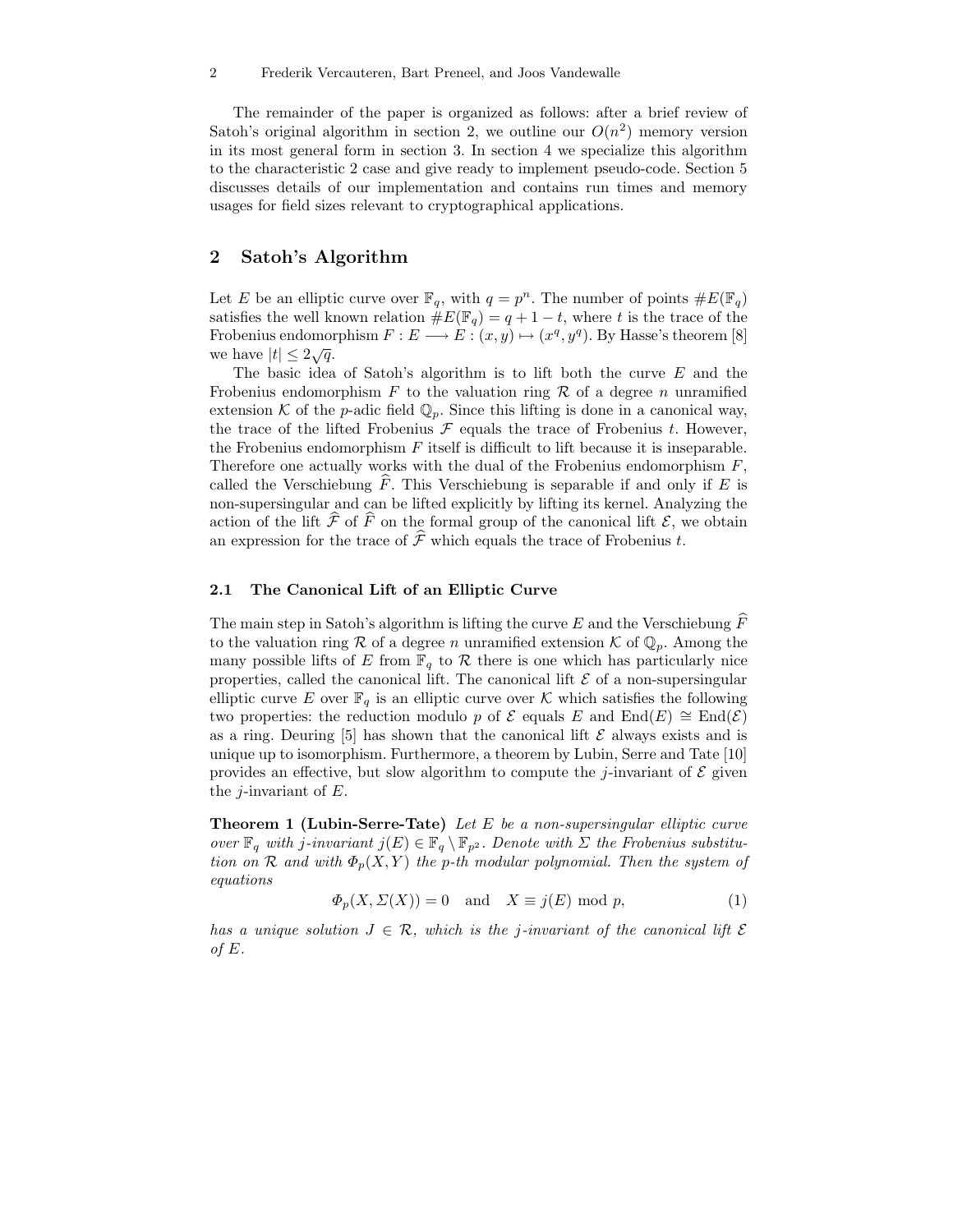Note that it is possible to solve the system of equations (1) directly, but this would lead to a slow algorithm because of the explicit computation of  $\Sigma$ . detailed description of the Frobenius substitution  $\Sigma$  and its computation can be found in [13].

The hypothesis  $j(E) \notin \mathbb{F}_{p^2}$  in Theorem 1 is necessary to ensure that a certain partial derivative of  $\Phi_p$  does not vanish modulo p. This condition is necessary to guarantee the uniqueness of the solution of equation (1). The case  $j(E) \in \mathbb{F}_{p^2}$ can be handled very easily using Weil's theorem: since  $j(E) \in \mathbb{F}_{n^2}$  there exists an elliptic curve E' defined over  $\mathbb{F}_{p^m}$  with  $m = 1$  or  $m = 2$ , which is isomorphic to E over  $\mathbb{F}_q$ . Let  $t_k = p^{mk} + 1 - \#E'(\mathbb{F}_{p^{mk}})$  then  $t_{k+1} = t_1 t_k - p^{mt} t_{k-1}$  with  $t_0 = 2$  and therefore  $\#E(\mathbb{F}_q) = p^n + 1 - t_{n/m}$ . So in the remainder of the paper we can assume  $j(E) \notin \mathbb{F}_{p^2}$  and in particular that E is non-supersingular.

Let  $\sigma: E \longrightarrow E^{\sigma}: (x, y) \mapsto (x^p, y^p)$  be the *p*-th power Frobenius morphism, where  $E^{\sigma}$  is the curve obtained by raising each coefficient of E to the p-th power and let  $\hat{\sigma}$  be the dual of  $\sigma$ . Repeatedly applying  $\hat{\sigma}$  gives rise to the following cycle

$$
E_0 \xrightarrow{\hat{\sigma}_0} E_1 \xrightarrow{\hat{\sigma}_1} \cdots \xrightarrow{\hat{\sigma}_{n-2}} E_{n-1} \xrightarrow{\hat{\sigma}_{n-1}} E_0 ,
$$

with  $E_{(n-i)} = E^{\sigma^i}$  and  $\hat{\sigma}_i$  the dual of  $\sigma_i : E_{i+1} \longrightarrow E_i : (x, y) \mapsto (x^p, y^p)$ . Composing these, we see that  $\hat{F} = \hat{\sigma}_{n-1} \circ \hat{\sigma}_{n-2} \circ \dots \circ \hat{\sigma}_0$ . Instead of lifting E and  $\hat{F}$ directly, the crucial insight of Satoh was to lift the whole cycle  $(E_0, E_1, \ldots, E_{n-1})$ simultaneously leading to the diagram

$$
\mathcal{E}_0 \xrightarrow{\widehat{\Sigma}_0} \mathcal{E}_1 \xrightarrow{\widehat{\Sigma}_1} \cdots \xrightarrow{\widehat{\Sigma}_{n-2}} \mathcal{E}_{n-1} \xrightarrow{\widehat{\Sigma}_{n-1}} \mathcal{E}_0
$$
\n
$$
\downarrow \qquad \qquad \downarrow \qquad \qquad \downarrow \qquad \downarrow
$$
\n
$$
E_0 \xrightarrow{\widehat{\sigma}_0} E_1 \xrightarrow{\widehat{\sigma}_1} \cdots \xrightarrow{\widehat{\sigma}_{n-2}} E_{n-1} \xrightarrow{\widehat{\sigma}_{n-1}} E_0,
$$
\n
$$
(2)
$$

with  $\mathcal{E}_i$  the canonical lift of  $E_i$  and  $\Sigma_i$  the corresponding lift of  $\hat{\sigma}_i$ . The theorem of Lubin, Serre and Tate implies that the j-invariants of  $\mathcal{E}_i$  satisfy

$$
\Phi_p(j(\mathcal{E}_i), j(\mathcal{E}_{i+1})) = 0 \text{ and } j(\mathcal{E}_i) \equiv j(E_i) \text{ mod } p,
$$
\n(3)

for  $i = 0, \ldots, n - 1$ . Define  $\Theta : \mathcal{R}^n \longrightarrow \mathcal{R}^n$  by

$$
\Theta(x_0, x_1, \dots, x_{n-1}) = (\Phi_p(x_0, x_1), \Phi_p(x_1, x_2), \dots, \Phi_p(x_{n-1}, x_0)), \quad (4)
$$

then clearly we have  $\Theta(j(\mathcal{E}_0), j(\mathcal{E}_1), \ldots, j(\mathcal{E}_{n-1})) = (0, 0, \ldots, 0)$ . Using a multivariate Newton iteration on  $\Theta$ , we can lift the cycle  $(j(E_0), j(E_1), \ldots, j(E_{n-1}))$ to  $\mathcal{R}^n$  with arbitrary precision. The iteration step is given by

$$
(J_0, J_1, \ldots, J_{n-1}) \leftarrow (J_0, J_1, \ldots, J_{n-1}) - ((D\Theta)^{-1}\Theta)(J_0, J_1, \ldots, J_{n-1}), \quad (5)
$$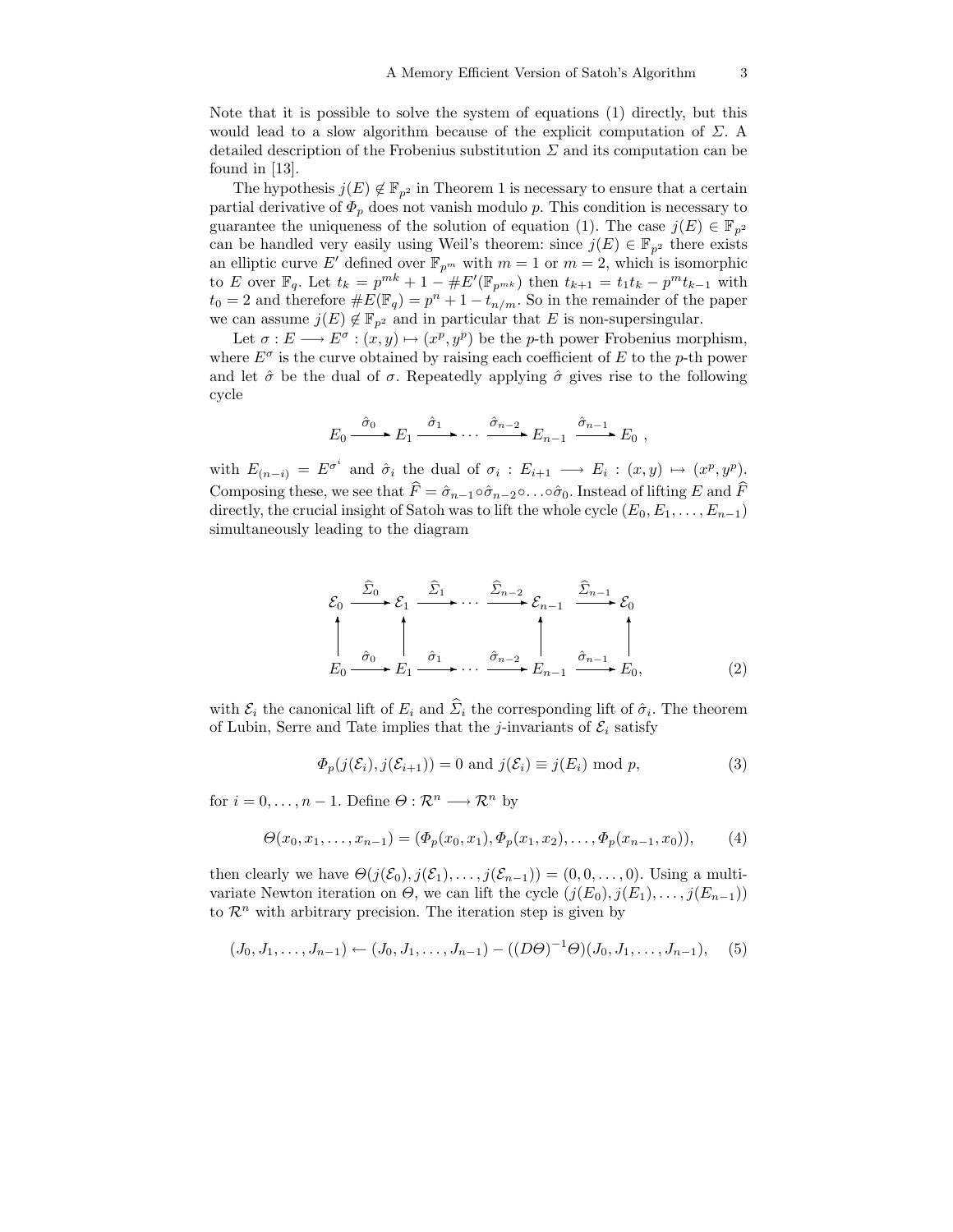with  $D\Theta$  the Jacobian matrix

$$
(D\Theta)(J_0, J_1, \dots, J_{n-1}) = \begin{pmatrix} \frac{\partial \Phi_p}{\partial X}(J_0, J_1) & \frac{\partial \Phi_p}{\partial Y}(J_0, J_1) & \cdots & 0 \\ 0 & \frac{\partial \Phi_p}{\partial X}(J_1, J_2) & \cdots & 0 \\ \vdots & \vdots & \vdots & \vdots \\ 0 & 0 & \cdots & \frac{\partial \Phi_p}{\partial Y}(J_{n-2}, J_{n-1}) \\ \frac{\partial \Phi_p}{\partial Y}(J_{n-1}, J_0) & 0 & \cdots & \frac{\partial \Phi_p}{\partial X}(J_{n-1}, J_0) \end{pmatrix} .
$$
 (6)

The p-th modular equation satisfies the Kronecker relation

$$
\Phi_p(X, Y) \equiv (X^p - Y)(X - Y^p) \text{ mod } p \tag{7}
$$

and since  $j(E_i) \notin \mathbb{F}_{p^2}$  and  $j(E_i) \equiv j(E_{i+1})^p \mod p$ , this leads to the following equations

$$
\begin{cases}\n\frac{\partial \Phi_p}{\partial X}(j(E_i), j(E_{i+1})) \equiv j(E_{i+1})^{p^2} - j(E_{i+1}) \not\equiv 0 \text{ mod } p, \\
\frac{\partial \Phi_p}{\partial Y}(j(E_i), j(E_{i+1})) \equiv j(E_{i+1})^p - j(E_{i+1})^p \equiv 0 \text{ mod } p.\n\end{cases}
$$
\n(8)

The above equations imply that the Jacobian matrix  $(D\Theta)(J_0, J_1, \ldots, J_{n-1})$  is invertible over  $\mathcal R$  and therefore we see  $((D\Theta)^{-1}\Theta)(J_0, J_1, \ldots, J_{n-1}) \in \mathcal R^n$ . Since Newton iteration has quadratic convergence, we can compute  $J_i \equiv j(\mathcal{E}_i) \mod p^N$ with  $\log N$  iterations.

#### 2.2 The Trace of Frobenius

The canonical lift  $\mathcal E$  of a non-supersingular elliptic curve E over  $\mathbb F_q$  has the property that  $\text{End}(E) \cong \text{End}(\mathcal{E})$ . Therefore we have  $\text{Tr}(F) = \text{Tr}(\mathcal{F})$ , where F is the Frobenius endomorphism on  $E$  and  $\mathcal F$  the image of  $F$  under the ring isomorphism End(E)  $\cong$  End(E). Furthermore, the trace of an endomorphism equals the trace of its dual, so  $Tr(F) = Tr(\widehat{F}) = Tr(\widehat{\mathcal{F}})$ . The following proposition by Satoh [11] gives a very simple relation between the trace of  $\hat{\mathcal{F}}$  and the leading coefficient of the endomorphism induced by  $\hat{\mathcal{F}}$  on the formal group of E.

**Proposition 1 (Satoh)** Let  $\mathcal{E}$  be an elliptic curve over K and let  $f \in \text{End}_{\mathcal{K}}(\mathcal{E})$ be of degree d. Denote with  $\tau$  the local parameter of  $\mathcal E$  at  $\mathcal O$  and assume that the reduction  $\pi(f)$  of f modulo p is separable and that  $f(\text{Ker}(\pi)) \subset \text{Ker}(\pi)$ . Let  $f(\tau) = c\tau + O(\tau^2)$  be the homomorphism induced by f on the formal group of  $\mathcal{E},$ then  $\text{Tr}(f) = c + \frac{d}{c}$ .

Since the Frobenius endomorphism  $F$  is inseparable, we cannot apply the above proposition to  $\mathcal F$ . However, for a non-supersingular curve the Verschiebung  $\overline F$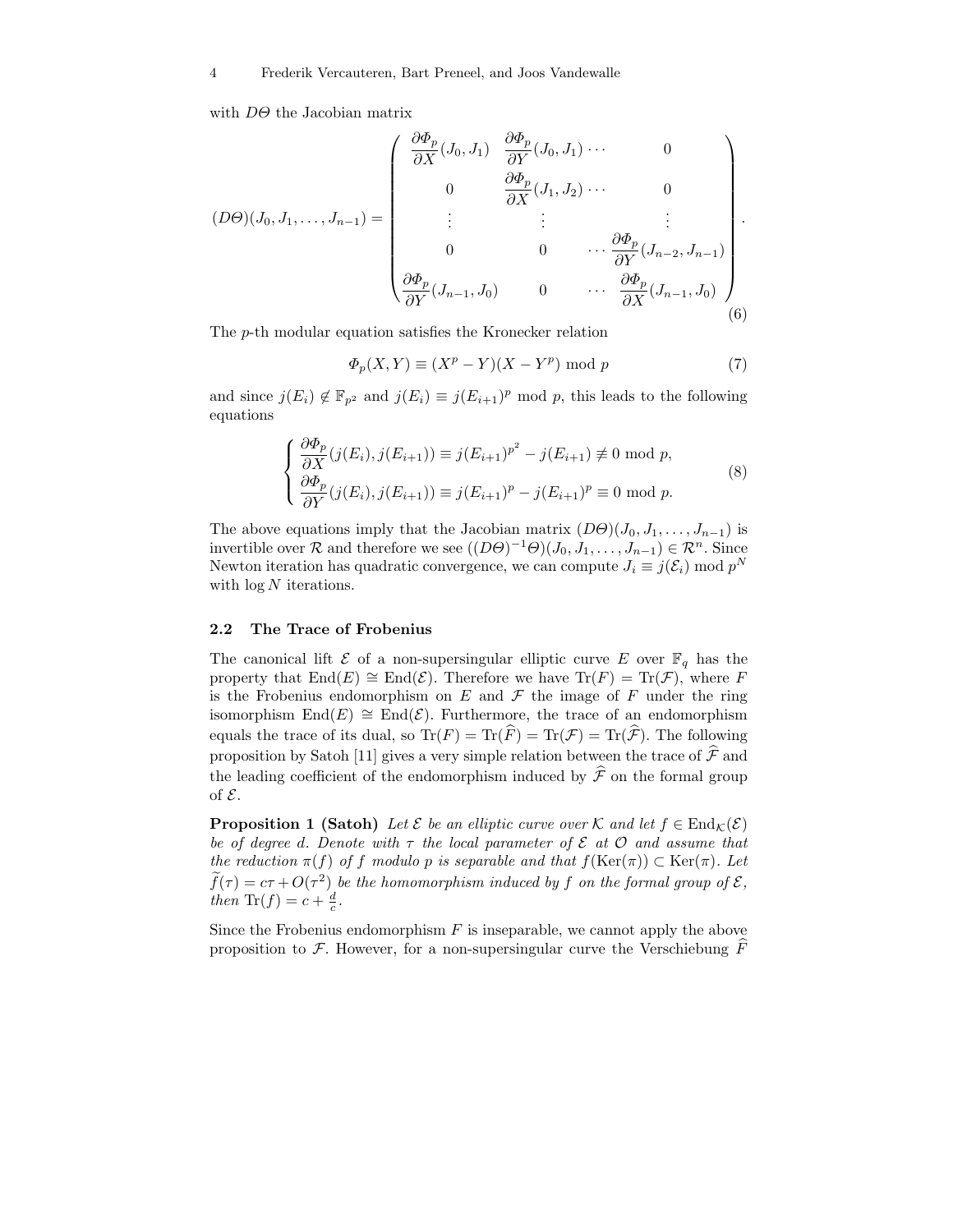is separable and we have  $\text{Tr}(F) = \text{Tr}(\hat{F}) = c + \frac{q}{c} \text{ with } \hat{F}(\tau) = c\tau + O(\tau^2).$ Diagram (2) shows that  $\hat{\mathcal{F}}$  can be written as  $\hat{\mathcal{F}} = \hat{\Sigma}_{n-1} \circ \hat{\Sigma}_{n-2} \circ \cdots \circ \hat{\Sigma}_{0}$  and therefore we can compute  $c$  as the product of the leading coefficients of the morphisms induced by  $\Sigma_i$ . More precisely, let  $c_i$  be defined by  $\tau_{i+1} \circ \Sigma_i =$  $c_i \tau_i + O(\tau_i^2)$ , with  $\tau_i$  the local parameter of  $\mathcal{E}_i$  at  $\mathcal{O}$ , then  $c = \prod_{0 \leq i < n} c_i$ . Since  $\widehat{\mathcal{F}}$  is separable, c will be non-zero modulo p and we conclude

$$
\text{Tr}(F) \equiv \prod_{0 \le i < n} c_i \text{ mod } q. \tag{9}
$$

The final step in Satoh's algorithm is to compute the coefficients  $c_i$ , based on the equations for  $\mathcal{E}_i$  and  $\mathcal{E}_{i+1}$  and the kernel of  $\mathcal{E}_i$ , using Vélu's formulae [15]. The equations for  $\mathcal{E}_i$  and  $\mathcal{E}_{i+1}$  can be easily computed via a univariate Newton iteration, since we already know their j-invariants. The isogenies  $\hat{\sigma}_i$  and  $\hat{\Sigma}_i$  are separable and of degree p, so  $\hat{\sigma}_i$  can be explicitly lifted to  $\hat{\Sigma}_i$  by lifting its kernel. This kernel is a subgroup of the *p*-torsion group of E. The case  $p \geq 5$  is discussed in [11] and proceeds by lifting a factor of the p-th division polynomial using a Hensel lift. The cases  $p = 2, 3$  can be found in [7, 14] and are handled by lifting a single non-trivial torsion point using a Newton iteration.

### 2.3 Complexity

According to Hasse's theorem we have  $|t| \leq 2\sqrt{q}$ . Therefore it suffices to lift all the data with precision  $N \simeq n/2$ . Since elements of R mod  $p^N$  can be represented as degree *n* polynomials with coefficients in  $\mathbb{Z}/p^N\mathbb{Z}$  and since  $N = O(n)$ , every element will take  $O(n^2)$  memory for fixed p. For each curve  $E_i$  with  $0 \leq i \leq n$ we need  $O(1)$  such elements, so the total memory required is  $O(n^3)$ . To lift the cycle of j-invariants with precision  $N$ , we need  $\log N$  iterations. Working with the lowest possible precision in every iteration, the lifting of the cycle of j-invariants amounts to  $O(nM(n^2))$  bit operations, where  $M(m)$  is the time to multiply two m-bit objects. The computation of one coefficient  $c_i$  needs  $O(1)$ multiplications, so to compute all  $c_i$  we also need  $O(nM(n^2))$  bit operations. Therefore the total run time of Satoh's algorithm is  $O(nM(n^2))$  bit operations or  $O(n^{3+\epsilon})$  using fast multiplication techniques.

# 3 An  $O(n^2)$  Memory Algorithm

In this section we present a new version of Satoh's algorithm, which requires only  $O(n^2)$  memory and still runs in  $O(n^{3+\epsilon})$  bit operations. The basic idea is very simple: the trace of Frobenius t can be computed as  $t \equiv \prod_{0 \leq i \leq n} c_i \mod q$ and the  $c_i$  only depend on  $\mathcal{E}_i$  and  $\mathcal{E}_{i+1}$ . So the main problem of Satoh's original algorithm is that it lifts all  $j$ -invariants simultaneously, instead of lifting one  $j$ -invariant at a time. Note however that lifting all  $j$ -invariants simultaneously is exactly what makes Satoh's algorithm efficient, because this avoids slow Frobenius computations in  $\mathcal{R}$ . Thus if we would like our algorithm to run in  $O(n^{3+\epsilon})$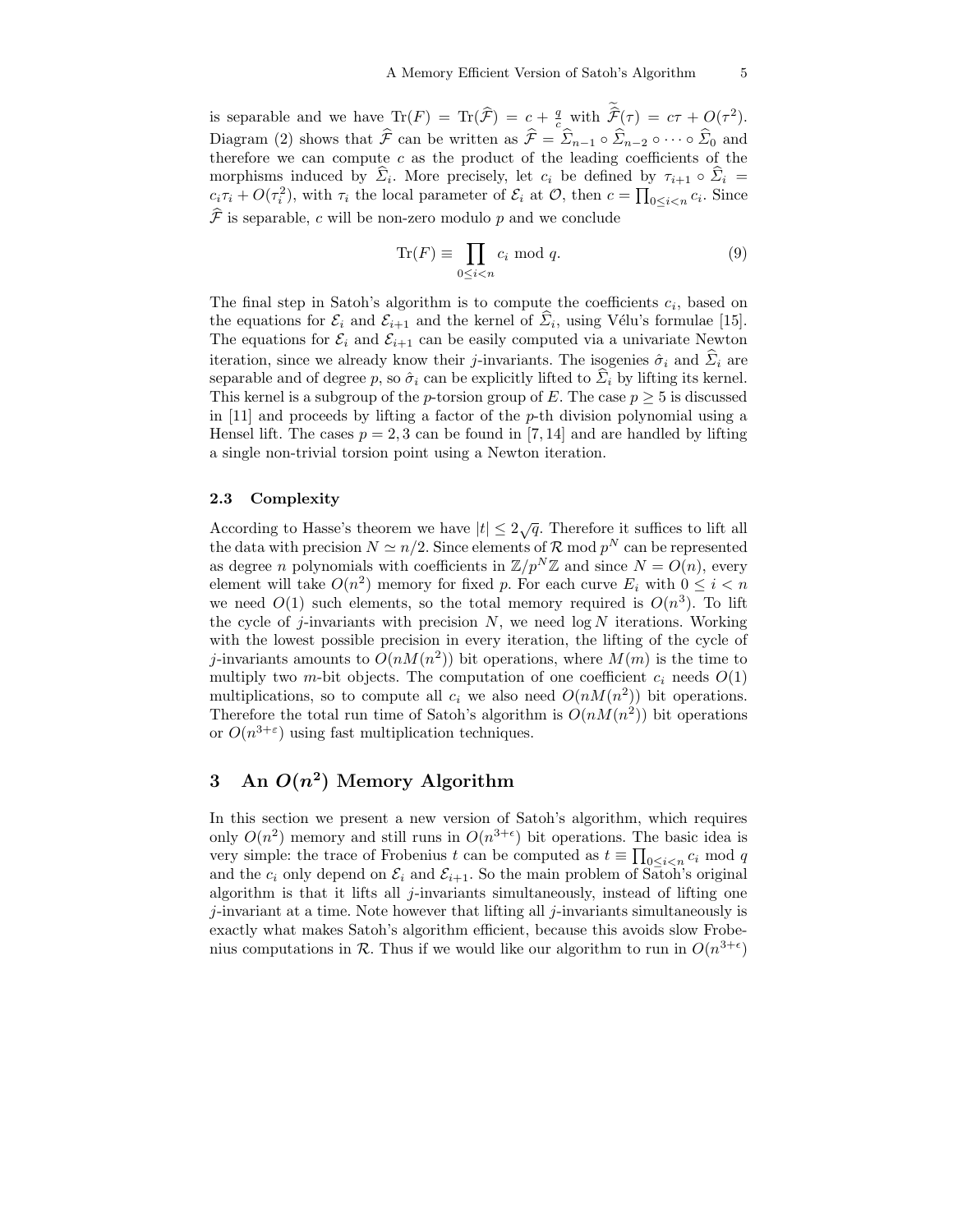#### 6 Frederik Vercauteren, Bart Preneel, and Joos Vandewalle

bit operations and only use  $O(n^2)$  memory, we have to find a method to lift one j-invariant without using Frobenius computations.

Our strategy is as follows: the *j*-invariants  $j(\mathcal{E}_i)$  and  $j(\mathcal{E}_{i+1})$  satisfy the following relations

$$
\Phi_p(j(\mathcal{E}_i), j(\mathcal{E}_{i+1})) = 0, \quad j(\mathcal{E}_i) \equiv j(E_i) \text{ mod } p \quad \text{and} \quad j(\mathcal{E}_{i+1}) \equiv j(E_{i+1}) \text{ mod } p. \tag{10}
$$

Suppose we have  $J_{i+1} \equiv j(\mathcal{E}_{i+1}) \mod p^N$  to our disposal, then we can compute  $J_i \equiv j(\mathcal{E}_i) \mod p^N$  using a univariate Newton iteration on  $\Phi_p(X, J_{i+1})$ . This iteration is given by

$$
J_i \leftarrow J_i - \frac{\Phi_p(J_i, J_{i+1})}{\frac{\partial \Phi_p}{\partial X}(J_i, J_{i+1})},\tag{11}
$$

and we can use  $j(E_i) \equiv j(\mathcal{E}_i) \mod p$  as an initial approximation. Since  $\Phi_p(X, Y)$ satisfies the Kronecker relation,  $\frac{\partial \Phi_p}{\partial X}(J_i, J_{i+1})$  will be invertible in  $\mathcal R$ . Note that we are forced to walk backwards in the cycle, since  $\frac{\partial \Phi_p}{\partial Y}(J_i, J_{i+1}) \equiv 0 \text{ mod } p$ . Applying this method repeatedly, one easily sees that it suffices to compute one j-invariant with precision N, e.g.  $J_0 \equiv j(\mathcal{E}_0) \mod p^N$ . To solve this last problem, we analyze in detail the properties of a bivariate polynomial, which satisfies the same relations as  $\Phi_p(X, Y)$ .

**Proposition 2** Let K be an unramified extension of  $\mathbb{Q}_p$  and denote with R its valuation ring. Let  $g \in \mathcal{R}[X, Y]$  and assume  $x_0, y_0 \in \mathcal{R}$  such that

$$
g(x_0, y_0) \equiv 0 \text{ mod } p, \quad \frac{\partial g}{\partial X}(x_0, y_0) \not\equiv 0 \text{ mod } p \quad \text{and} \quad \frac{\partial g}{\partial Y}(x_0, y_0) \equiv 0 \text{ mod } p.
$$
\n(12)

Then the following properties hold:

- 1. For every  $y \in \mathcal{R}$  with  $y \equiv y_0 \mod p$  there exists a unique  $x \in \mathcal{R}$  such that  $x \equiv x_0 \mod p$  and  $g(x, y) = 0$ .
- 2. Let  $y' \in \mathcal{R}$  with  $y \equiv y' \mod p^M$ ,  $M \ge 1$  and let  $x' \in \mathcal{R}$  be the unique element with  $x' \equiv x_0 \mod p$  and  $g(x', y') = 0$ . Then  $x' \equiv x \mod p^{M+1}$ .

#### Proof:

1. Define  $h \in \mathcal{R}[X]$  by  $h(X) = g(X, y)$ . Then  $h(x_0) \equiv 0 \mod p$  and  $h'(x_0) \equiv$  $\frac{\partial g}{\partial X}(x_0, y_0)$  mod p. Therefore,  $h'(x_0) \neq 0$  mod p and Hensel's lemma guarantees the existence of a unique  $x \in \mathcal{R}$  such that  $h(x) = g(x, y) = 0$  and  $x \equiv x_0 \mod p$ . Furthermore, given y, one can compute x with arbitrary precision using a univariate Newton iteration on  $g(X, y)$  with  $x_0$  mod p as an initial approximation.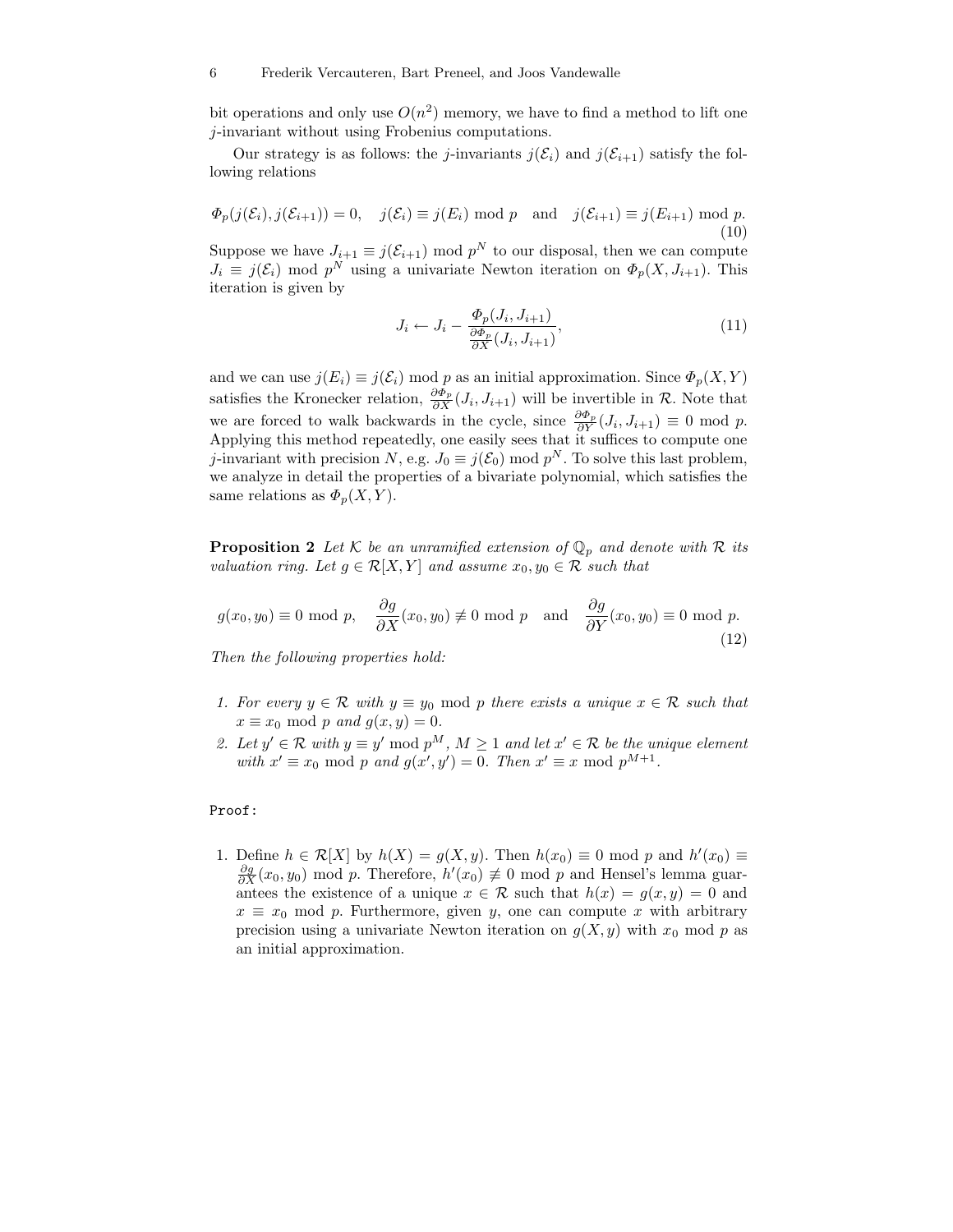2. Define  $\delta_x = x' - x$  and  $\delta_y = y' - y$ . Clearly  $\delta_x \equiv \delta_y \equiv 0 \mod p^M$ . Writing out the Taylor series of  $g(X,Y) = \sum_{i,j} g_{i,j} X^i Y^i$  leads to

$$
0 = g(x', y') = g(x + \delta_x, y + \delta_y)
$$
  
= 
$$
\sum_{i,j} g_{i,j}(x + \delta_x)^i (y + \delta_y)^j
$$
  
= 
$$
\sum_{i,j} g_{i,j}(x^i + ix^{i-1}\delta_x + \delta_x^2 R_x(x))(y^j + jy^{j-1}\delta_y + \delta_y^2 R_y(y)),
$$
  
(13)

with  $R_x, R_y$  polynomials with coefficients in  $\mathcal{R}$ . Since  $\delta_x^2 \equiv \delta_y^2 \equiv 0 \mod p^{2M}$ and  $M \geq 1$  we get

$$
0 \equiv \frac{\partial g}{\partial X}(x, y)(x - x') + \frac{\partial g}{\partial Y}(x, y)(y - y') \bmod p^{M+1}.
$$
 (14)

The above equation implies  $x \equiv x' \mod p^{M+1}$ , since  $\delta_y \equiv 0 \mod p^M$ ,  $\frac{\partial g}{\partial Y}(x, y) \equiv 0 \text{ mod } p \text{ and } \frac{\partial g}{\partial X}(x, y) \not\equiv 0 \text{ mod } p.$ 

Repeatedly applying Proposition 2 leads to a very simple iterative algorithm to compute  $J_0 \equiv j(\mathcal{E}_0) \mod p^N$ . Starting with  $J_{N-1} \equiv j(\mathcal{E}_{N-1}) \mod p$ , we compute  $J_{N-2} \equiv j(\mathcal{E}_{N-2}) \mod p^2$  using a Newton iteration on  $\Phi_p(X, J_{N-1})$ , similar to equation 11. More generally, given  $J_{N-i+1} \equiv j(\mathcal{E}_{N-i+1}) \mod p^{i-1}$ , we determine  $J_{N-i} \equiv j(\mathcal{E}_{N-i}) \mod p^i$ . After  $N-1$  steps we reach  $J_0 \equiv j(\mathcal{E}_0) \mod p^N$ . Combining these ideas finally leads to algorithm Satoh Low Memory.

## Algorithm 1 (Satoh Low Memory)

**IN:** A j-invariant  $j \in \mathbb{F}_{p^n} \setminus \mathbb{F}_{p^2}$  of an elliptic curve E. **OUT:** The trace of Frobenius  $t = q + 1 - \#E(\mathbb{F}_q)$  of E.

- 1. Compute  $J \equiv j(\mathcal{E}) \mod p^N$  with  $N > n/2 + 1$  from  $J_{N-1} \equiv j(\mathcal{E}_{N-1}) \mod p$ with  $N-1$  Newton iterations 11;
- 2. Set  $c^2 = 1$ ;
- 3. For  $i = 1$  To n Do
	- 3.1. Compute  $J' \equiv j(\mathcal{E}_{n-i}) \mod p^N$  using a Newton iteration 11 on  $\Phi_p(X, J)$ ; 3.2. Compute the square  $c_{n-i}^2 \mod p^N$  of coefficient  $c_{n-i} \mod p^N$ ;
	- 3.3. Set  $c^2 = c^2 \times c_{n-i}^2$  and  $J = J'$ ;
- 4. Compute  $c \equiv \sqrt{c^2} \mod p^N$  with the correct sign;
- 5. Return  $t \equiv c \mod p^N$ .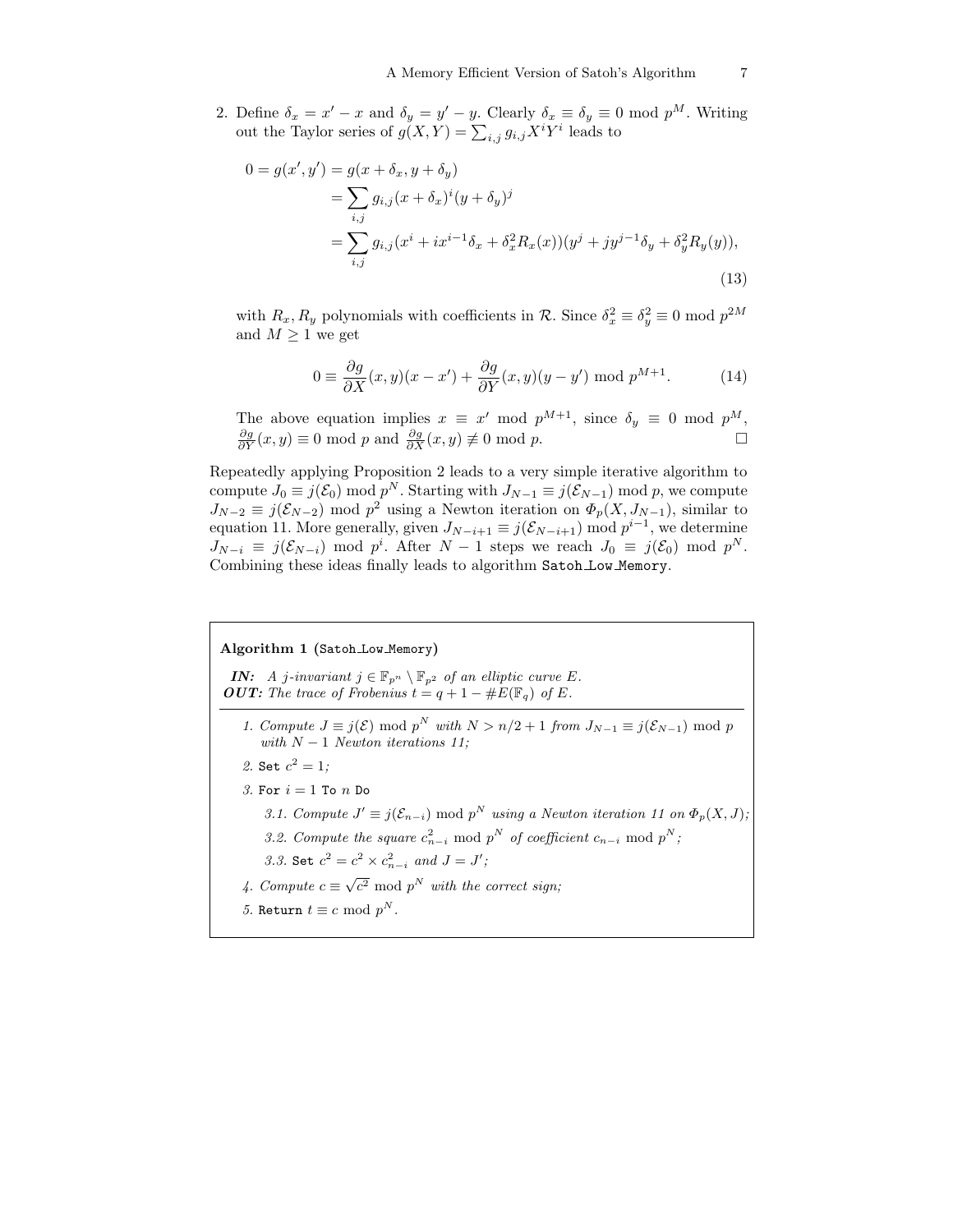The memory requirement of algorithm Satoh Low Memory is  $O(n^2)$  for  $p$  fixed: every element in  $\mathcal{R}$  mod  $p^N$  takes  $O(n^2)$  memory, and the algorithm needs  $O(1)$ such elements. Therefore, the total memory required is  $O(n^2)$ .

Lifting one j-invariant to precision  $N$  and computing one coefficient  $c_i$  can be done with  $O(M(n^2))$  bit operations, so the loop in step 3 takes  $O(nM(n^2))$ bit operations. Since the j-invariant in step 1 is computed using  $N$  Newton iterations with varying precision  $i = 2, \ldots, N$ , the total cost of step 1 is trivially bounded by  $O(nM(n^2))$  bit operations. We therefore conclude that our version still runs in  $O(nM(n^2))$  bit operations or  $O(n^{3+\epsilon})$  using fast arithmetic.

## 4 Algorithms in Characteristic 2

In this section we specialize the  $O(n^2)$  memory algorithm of the previous section to the characteristic 2 case, which from a practical point of view is most important.

Let E be an elliptic curve over a finite field  $\mathbb{F}_q$ , with  $q = 2^n$  and  $j(E) \notin \mathbb{F}_4$ . It is well known that either E or its quadratic twist is isomorphic over  $\mathbb{F}_q$  with an elliptic curve given by an equation of the form  $y^2 + xy = x^3 + a$ , with  $a \in \mathbb{F}_q^*$ . Therefore, we can restrict ourselves to this case.

Let K be a degree n unramified extension of  $\mathbb{Q}_2$  and R its valuation ring. Then R is isomorphic to  $\mathbb{Z}_2[T]/(f(T))$ , with  $f \in \mathbb{Z}_2[T]$  a monic polynomial of degree n such that its reduction modulo 2 is irreducible in  $\mathbb{F}_2[T]$ . In practice all computations are carried out in the ring  $\mathcal{R}$  mod  $2^N$ , which can be represented as  $(\mathbb{Z}/2^N\mathbb{Z})[T]/(f(T)).$ 

### 4.1 Lifting the j-invariants

For  $1 \leq i < n$  define the elliptic curve  $E_i$  by the equation  $y^2 + xy = x^3 + a^{2^{n-i}}$ and let  $\mathcal{E}_i$  be the canonical lift of  $E_i$ . Using Proposition 2 we can compute  $J_i \equiv j(E_i) \mod 2^N$ , starting from  $J_{i+1} \equiv j(E_{i+1}) \mod 2^{N-1}$ , using a univariate Newton iteration on the polynomial  $\Phi_2(X, J_{i+1}),$  with

$$
\Phi_2(X,Y) = X^3 + Y^3 - X^2Y^2 + 1488(XY^2 + X^2Y) - 162000(X^2 + Y^2) + 40773375XY + 8748000000(X + Y) - 157464000000000.
$$
 (15)

Algorithm Lift Previous J Invariant computes coefficients  $A, B, C \in \mathcal{R}$  mod  $2^N$ , such that

$$
\Phi_2(X, J_{i+1}) \equiv X^3 + AX^2 + BX + C \text{ mod } 2^N,
$$
\n(16)

and then calls the recursive algorithm Lift Previous J Invariant Rec which performs the Newton iteration on the cubic polynomial  $X^3 + AX^2 + BX + C$ .

With every call of algorithm Lift Previous J Invariant we gain 1 bit of precision, so if we would like to compute  $J_0 \equiv j(\mathcal{E}_0) \mod 2^N$  then it suffices to start with  $j(E_{N-1}) \equiv j(\mathcal{E}_{N-1}) \mod 2$  and iterate this algorithm  $N-1$  times, which immediately leads to algorithm Lift First J Invariant.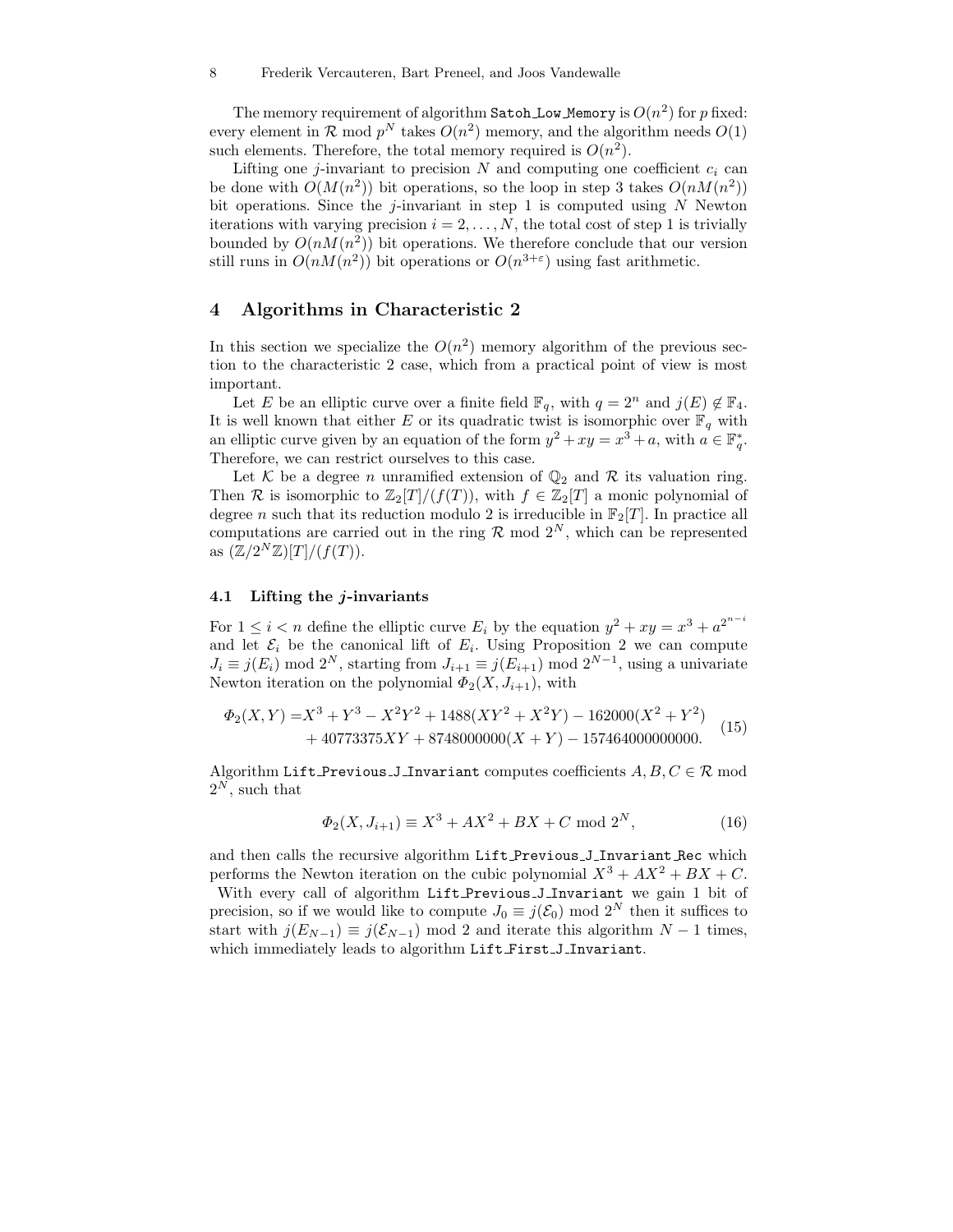Algorithm 2 (Lift Previous J Invariant) **IN:**  $J_{i+1} \in \mathcal{R} \mod 2^N$  with  $J_{i+1} \equiv j(\mathcal{E}_{i+1}) \mod 2^{N-1}$  and a precision N. **OUT:**  $J_i \in \mathcal{R} \mod 2^N$  with  $J_i \equiv j(\mathcal{E}_i) \mod 2^N$ . 1.  $A \equiv -J_{i+1}^2 + 1488J_{i+1} - 162000 \text{ mod } 2^N$ ; 2.  $B \equiv 1488J_{i+1}^2 + 40773375J_{i+1} + 8748000000 \mod 2^N;$ 3.  $C \equiv J_{i+1}^3 - 162000 J_{i+1}^2 + 8748000000 J_{i+1} - 157464000000000 \mod 2^N$ ; 4.  $J_i =$  Lift Previous J\_Invariant Rec( $J_{i+1}$ , A, B, C, N); 5. Return  $J_i$ .

Algorithm 3 (Lift Previous J Invariant Rec) **IN:** Elements  $J_{i+1}, A, B, C \in \mathcal{R} \text{ mod } 2^N$  with  $J_{i+1} \equiv j(\mathcal{E}_{i+1}) \text{ mod } 2^{N-1}$ ,  $\Phi_2(X, J_{i+1}) \equiv X^3 + AX^2 + BX + C \text{ mod } 2^N$  and a precision N. **OUT:** An element  $J_i \in \mathcal{R}$  mod  $2^N$  with  $J_i \equiv j(\mathcal{E}_i)$  mod  $2^N$ . 1. If  $N = 1$  Then 1.1.  $J_i = J_{i+1}^2 \mod 2;$ 2. Else 2.1.  $N' = \left\lceil \frac{N}{2} \right\rceil$ ; 2.2.  $J_i =$  Lift\_Previous\_J\_Inv\_Rec( $J_{i+1}$ , A, B, C, N'); 2.3.  $J_i \equiv J_i - \frac{J_i^3 + AJ_i^2 + BJ_i + C}{3J_i^2 + 2AL + B}$  $\frac{+ A J_i + B J_i + C}{3 J_i^2 + 2 A J_i + B} \mod 2^N;$ 3. Return  $J_i$ .

Algorithm 4 (Lift First J Invariant) IN: A j-invariant jo  $\in \mathbb{F}_{2^n} \setminus \mathbb{F}_4$  and a precision N. **OUT:**  $J_0 \in \mathcal{R}$  mod  $2^N$  with  $J_0 \equiv j_0 \mod 2$  and  $\Phi_2(J_0, \Sigma(J_0)) \equiv 0 \mod 2^N$ . 1.  $J_0 \equiv j_0^{2(n-N+1)} \mod 2;$ 2. For  $i = 2$  To N Do 2.1.  $J_0 =$  Lift Previous J Invariant  $(J_0, i)$ ; 3. Return  $J_0$ .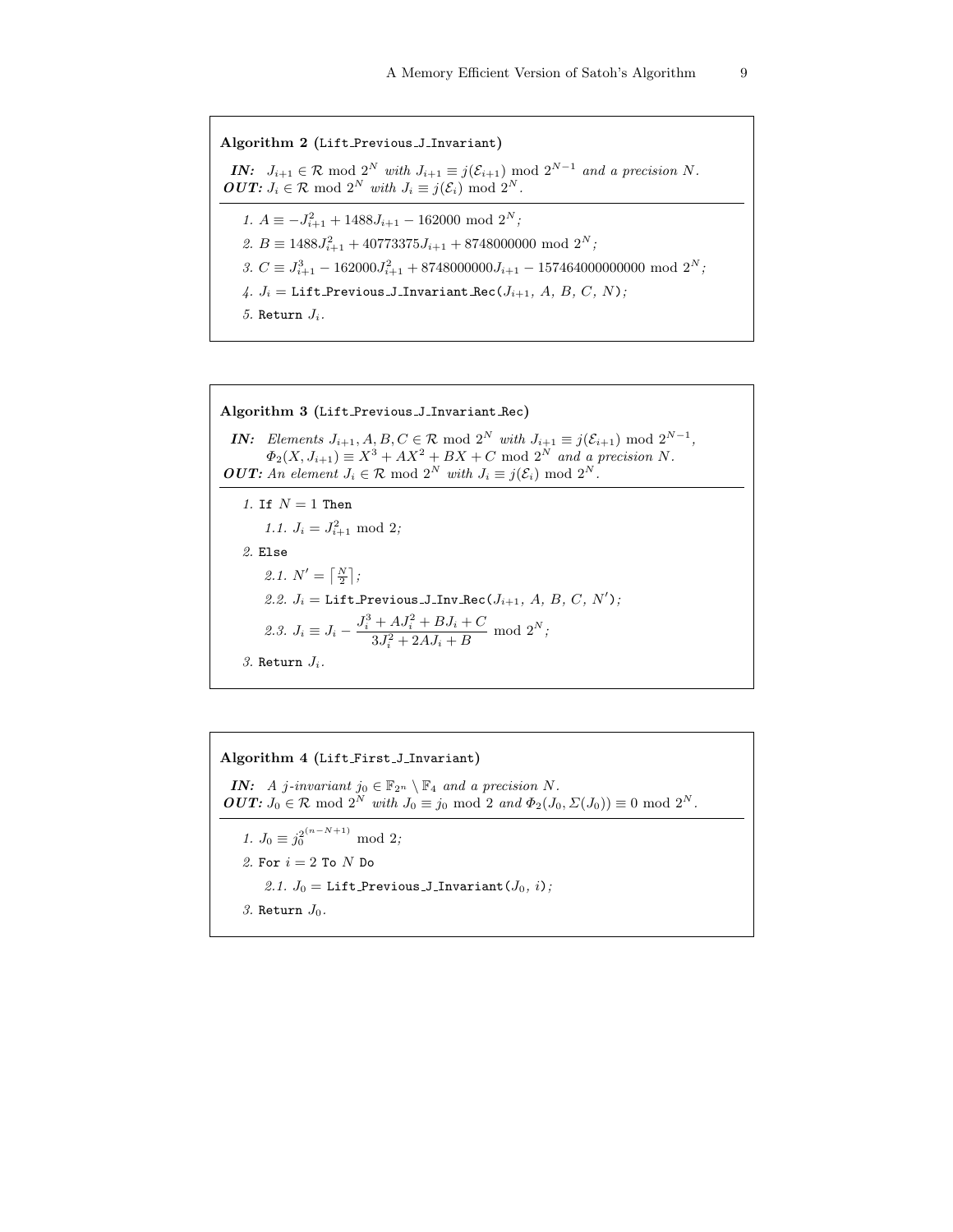#### 4.2 Computing the Trace

In this section we give an explicit formula for the first coefficient  $c_i$  of the formal group expression of  $\Sigma_i$ . This suffices to compute the trace of Frobenius t, since  $\check{t} \equiv \prod_{i=0}^{n-1} c_i \mod q.$ 

The following proposition gives an expression for  $c_i^2$  in terms of the *j*-invariant of  $\mathcal{E}_i$  and the x-coordinate of the non-trivial point in Ker( $\Sigma_i$ ). Since  $\Sigma_i$  is separable and of degree 2, its kernel is a subgroup of order 2 of the 2-torsion points and therefore contains exactly one non-trivial point. The proposition is adapted from [14]: the proof is exactly the same, but the given formulae have been simplified as much as possible.

**Proposition 3** Let  $\tau_i = -X/Y$  be the local parameter of  $\mathcal{E}_i$  at  $\mathcal{O}$  and let  $c_i$  be defined as  $\tau_{i+1} \circ \hat{\Sigma}_i = c_i \tau_i + O(\tau_i^2)$ . Denote the non-trivial point in  $\text{Ker}(\hat{\Sigma}_i)$  by  $Q_i = (x_i, y_i)$  and let  $z_i = x_i/2$  and  $t_i = (12z_i^2 + z_i)(j(\mathcal{E}_i) - 1728) - 36$ , then

$$
c_i^2 = \frac{j(\mathcal{E}_i) - (504 + 12096z_i)t_i}{j(\mathcal{E}_i) + 240t_i}.
$$
\n(17)

Algorithm 5 (Compute Trace) IN: A j-invariant  $j \in \mathbb{F}_{2^n} \setminus \mathbb{F}_4$  of an elliptic curve E. **OUT:** The trace of Frobenius  $t = q + 1 - \#E(\mathbb{F}_q)$  of E. 1.  $N = \lceil \frac{n}{2} \rceil + 13; M = N - 10;$ 2.  $J =$  Lift\_First\_J\_Invariant( $j$ , N); 3.  $CN = 1$ ;  $CD = 1$ ; 4. For  $i = 0$  To  $n - 1$  Do  $\mathcal{A}.1.$   $J'=\texttt{Lift}$  Previous J\_Invariant $(J,\,N);$  $4.2. Z = -\frac{(J^2 + 195120J + 4095J' + 660960000)/2^{12}}{(J^2 + J(563760 - 512J') + 372735J' + 89812800000)}$  $\frac{1}{(J^2+J(563760-512J')+372735J'+8981280000)/2^9};$ 4.3.  $T = (12Z^2 + Z)(J' - 1728) - 36;$ 4.4.  $CN = CN \times (J' - (504 + 12096Z)T);$ 4.5.  $CD = CD \times (240T + J')$ ;  $4.6. J = J';$ 5.  $t = \text{Sqrt}(CN/CD, 1, M) \mod 2^{M-1};$ 6. If  $t > 2\sqrt{q}$  Then  $t = t - 2^{M-1}$ ; 7. Return  $t$ .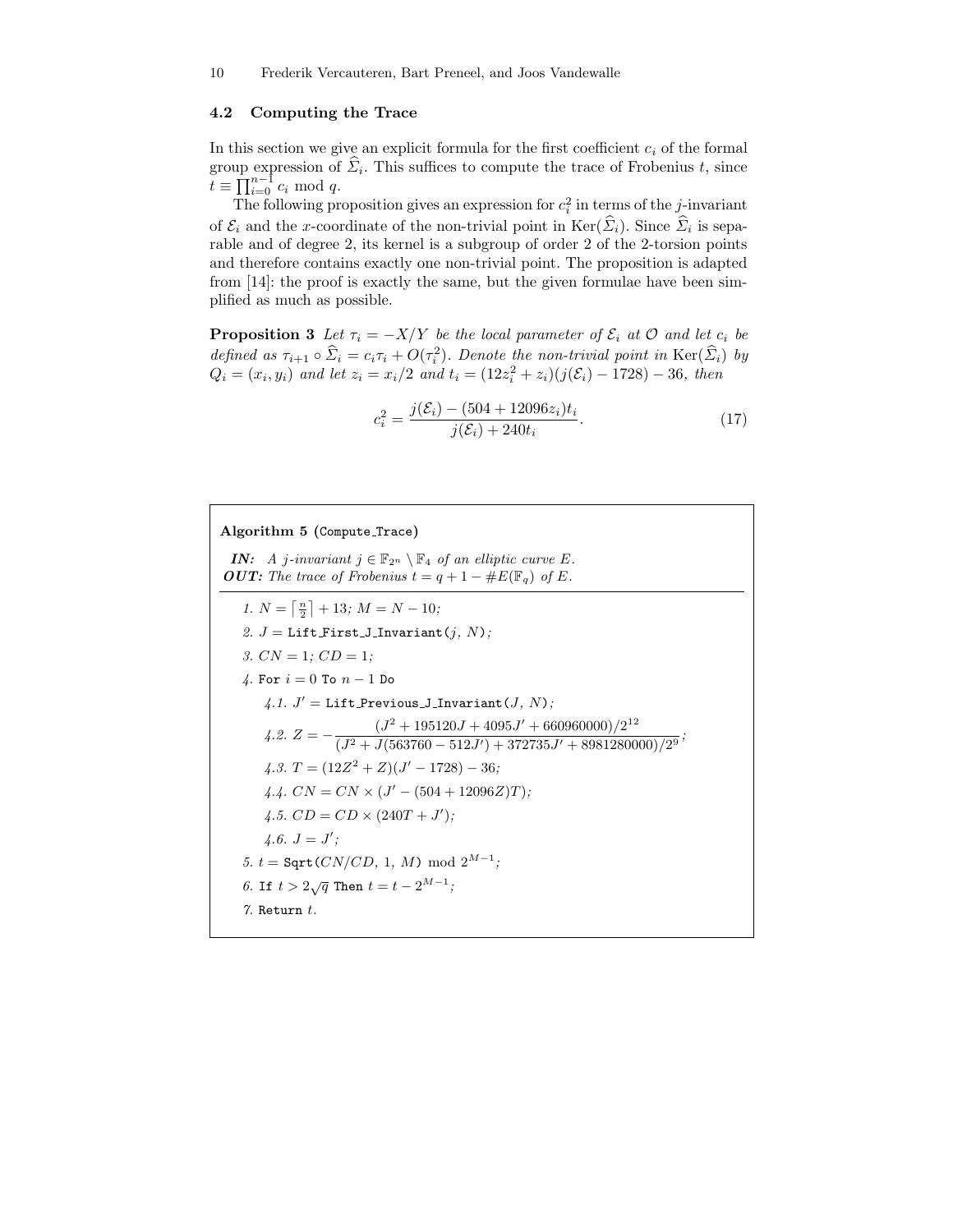Thus to compute  $c_i^2$ , we need an expression for half the x-coordinate of the non-trivial point  $Q_i \in \text{Ker}(\hat{\Sigma}_i)$ . Again we follow [14], but considerably simplify the formula for  $z_i$ .

**Proposition 4** Let  $Q_i = (x_i, y_i)$  be the non-trivial point in  $\text{Ker}(\Sigma_i)$  and let  $z_i = x_i/2$ , then

$$
z_i = -\frac{(j(\mathcal{E}_{i+1})^2 + 195120j(\mathcal{E}_{i+1}) + 4095j(\mathcal{E}_i) + 660960000)/2^{12}}{(j(\mathcal{E}_{i+1})^2 + j(\mathcal{E}_{i+1})(563760 - 512j(\mathcal{E}_i)) + 372735j(\mathcal{E}_i) + 8981280000)/2^9}.
$$
\n(18)

Combining the above propositions we can compute  $c^2 = \prod_{i=0}^{n-1} c_i^2$ . Since the trace of Frobenius t satisfies  $t \equiv c \mod q$  and  $|t| \leq 2\sqrt{q}$ , we have  $t \equiv$ c mod  $2^{\lceil \frac{n+4}{2} \rceil}$ . The 2-adic square root can be found via a Newton iteration for the inverse square root, i.e. via a Newton iteration on  $s(X) = c^2 X^2 - 1$ . Clearly, we have  $s(1/c) = 0$  and  $s'(1/c) \equiv 0 \mod 2$ . Furthermore,  $c \equiv 1 \mod 4$ , since E has a point of order 4 and thus  $s'(1/c) \neq 0 \mod 4$ . The vanishing of  $s'(1/c)$ modulo 2 means that we lose exactly one bit of precision in the computation of the square root and therefore we need to compute  $c^2$  modulo  $2^{\left\lceil \frac{n+6}{2} \right\rceil}$ . Substituting the expressions for  $z_i$  and  $t_i$  in  $c_i^2$ , we see that we have to determine the j-invariants  $j(\mathcal{E}_i)$  with precision  $2^{\lceil \frac{n}{2} \rceil + 13}$ . This finally leads to the main algorithm Compute Trace. In step 5 we use the function Sqrt, which computes the 2-adic square root of  $c^2$  with precision M, such that  $c \equiv 1 \mod 4$ .

## 5 Implementation

In this section we give practical run times and memory usages of both the original Satoh lifting-algorithm combined with the simplified formulae taken from [14] and our  $O(n^2)$  memory version for elliptic curves in the range of interest to cryptography. Both algorithms have been implemented in the C programming language on a AMD Thunderbird 1 GHz PC with 384 MB of main memory, running Linux Redhat 6.2. All programs were compiled using the gcc compiler, version 2.7.2.3. Before giving the actual results we make some comments on our implementation.

Since efficiency was our main goal, we have written the basic operations on multiple precision integers in assembly. These include: addition and subtraction, shift left/right and the multiplication of a multi-precision integer by a word. To minimize the loop overhead for small multiple precision integers, i.e. integers which fit in four words or less, we implemented unrolled versions of the abovementioned operations.

Elements of  $\mathbb{F}_{2^n}$  are represented with respect to a standard polynomial basis, i.e. as polynomials over  $\mathbb{F}_2$  modulo a degree n irreducible polynomial f. By choosing  $f$  as a trinomial or a pentanomial, reduction modulo  $f$  becomes very efficient. The same polynomial f is used to construct  $\mathcal R$  mod  $2^N$  as  $(\mathbb Z/2^N\mathbb Z)[T]/(f(T)).$ Multiplication of two elements in  $\mathcal{R}$  mod  $2^N$  is implemented using Karatsuba's trick in the polynomial dimension and classical multiplication for the coefficients.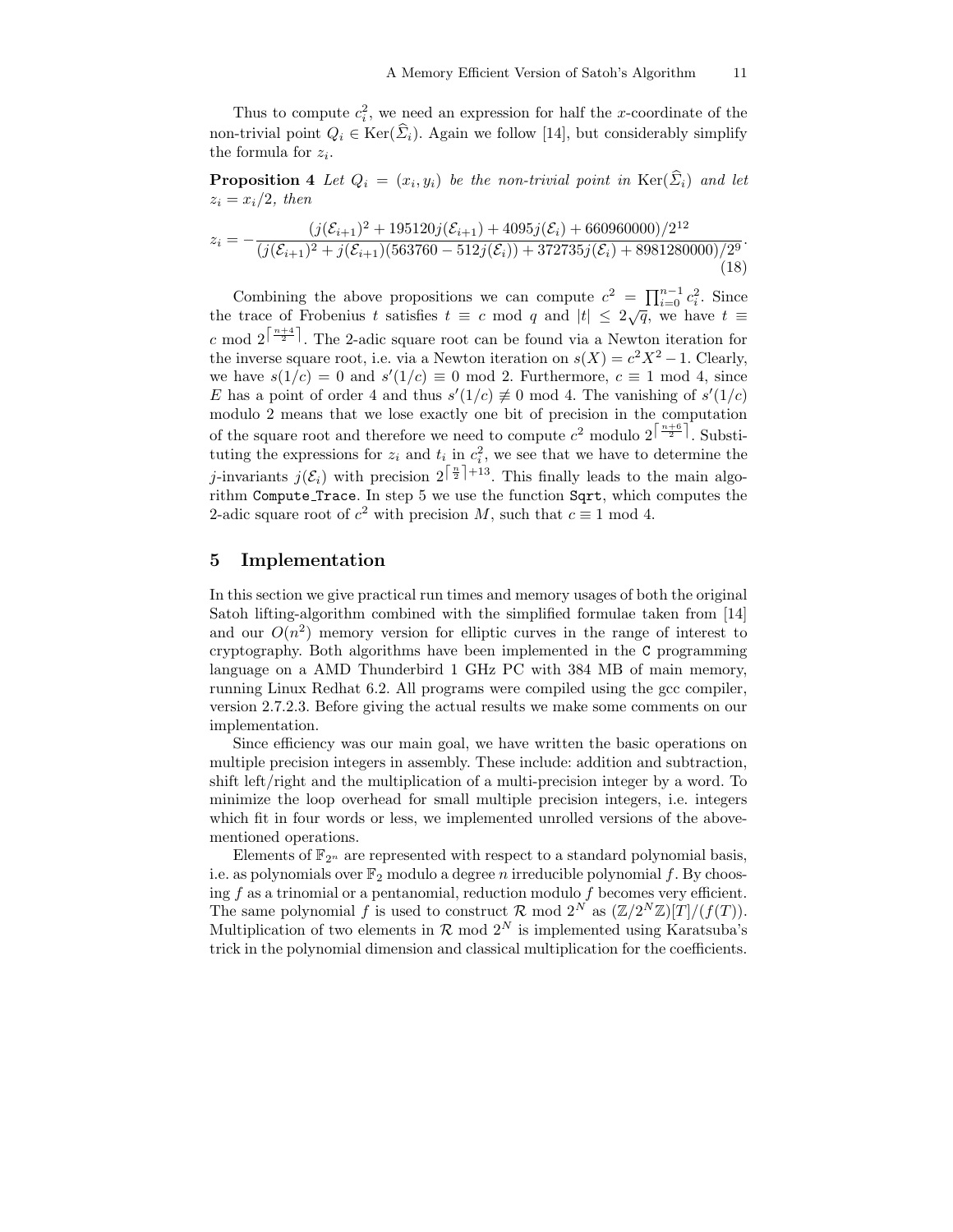#### 12 Frederik Vercauteren, Bart Preneel, and Joos Vandewalle

In Table 1 we compare the characteristic 2 version of Satoh's original algorithm with our  $O(n^2)$  memory version for finite fields  $\mathbb{F}_{2^n}$  relevant to cryptographical applications. The data in this table show that our algorithm is faster by a constant factor of about 1.5 and that the memory requirements are considerably lower than for Satoh's original algorithm. We note that our current implementation is more optimized towards speed than it is towards minimizing memory usage. Therefore it would be possible to lower the memory requirements by another 30%. Since a smart card typically has 32 KB of memory (in the near future this will be 64 KB), it becomes feasible to generate secure elliptic curves on a smart card.

| Field size $n$ | Original Satoh |             | memory version<br>( )<br>$\overline{n}$ |             |
|----------------|----------------|-------------|-----------------------------------------|-------------|
|                | Time<br>(s)    | Memory (KB) | Time<br>`S                              | Memory (KB) |
| 160            | 5.43           | 315         | 3.17                                    | 30          |
| 180            | 9.11           | 534         | 5.64                                    | 44          |
| 200            | 11.8           | 650         | 7.41                                    | 48          |
| 220            | 15.4           | 790         | 9.83                                    | 54          |
| 240            | 28.1           | 1162        | 15.8                                    | 73          |
| 260            | 36.0           | 1371        | 20.3                                    | 80          |
| 280            | 44.1           | 1574        | 25.1                                    | 86          |
| 300            | 64.3           | 2180        | 39.2                                    | 109         |
| 340            | 88.7           | 2790        | 55.3                                    | 125         |
| 380            | 133            | 4052        | 82.7                                    | 162         |
| 420            | 195            | 5643        | 123                                     | 197         |
| 460            | 244            | 6756        | 154                                     | 224         |
| 500            | 400            | 8964        | 225                                     | 275         |

Table 1. Run times and memory usage of Satoh's algorithm versus the  $O(n^2)$  memory version on an AMD 1 GHz

## 6 Conclusion

In this paper we have presented a new version of Satoh's algorithm which only needs  $O(n^2)$  memory, where the original algorithm needs  $O(n^3)$  memory. Furthermore, we showed that our algorithm still runs in  $O(n^{3+\epsilon})$  bit operations, which equals the run time complexity of Satoh's original algorithm. Our version relies on univariate Newton iterations where Satoh also uses multivariate Newton iterations. In our implementation, this resulted in a speed-up of a factor of about 1.5. As a result of the  $O(n^2)$  memory complexity, it now becomes feasible to generate secure elliptic curves on a smart card.